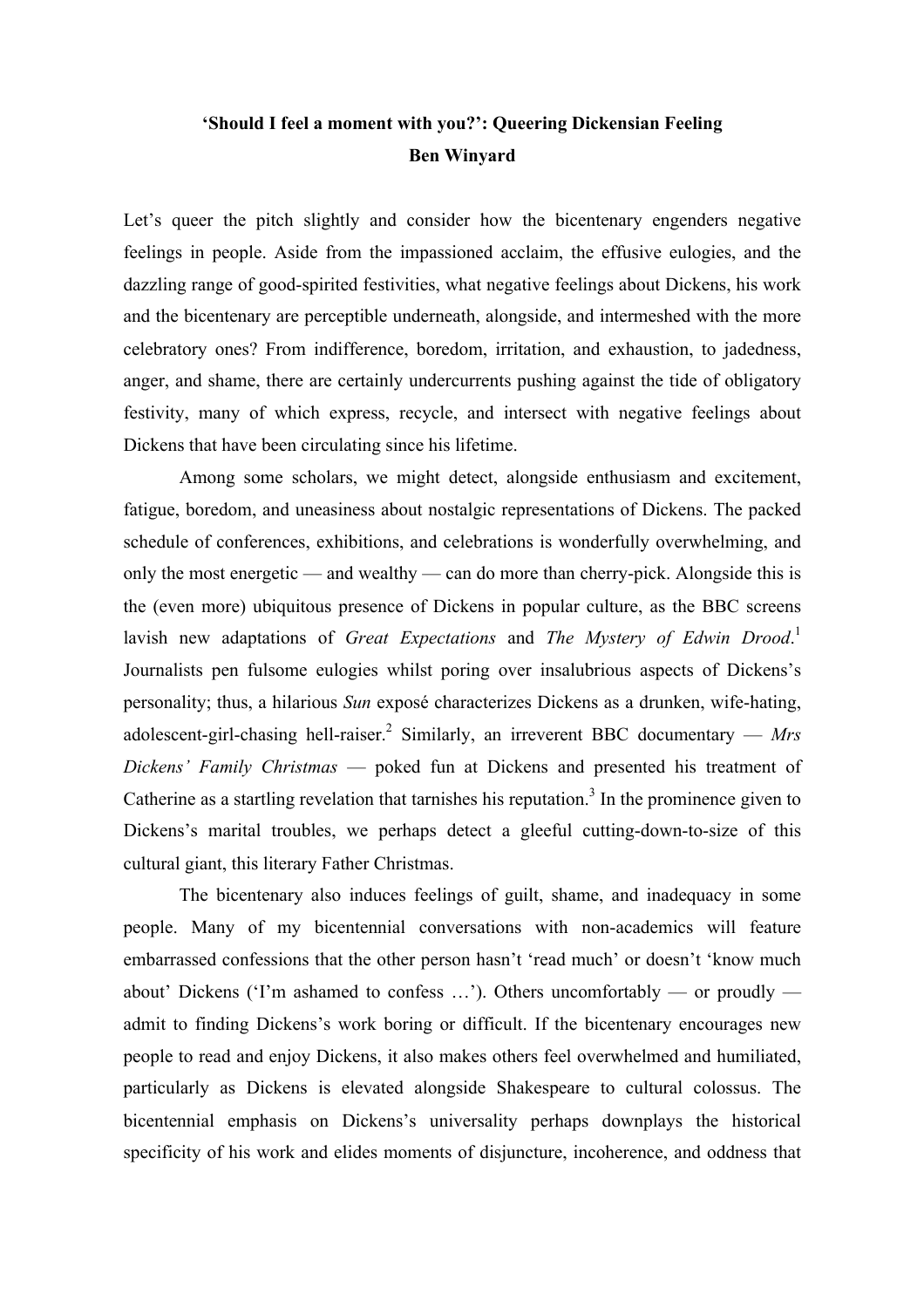may induce confusion, alienation, and exasperation in the reader. The bicentenary also provokes anger. For John Sutherland, Dickensian hagiography obscures the literary achievements of his contemporaries and 'reflects a lack of balance in how we approach our literature<sup>'.4</sup> In the more democratic, chaotic and aggressive spaces of the Internet we easily find dissent. A quick search on Facebook reveals groups bristling with negative feelings towards Dickens. One such group — 'I HATE CHARLES DICKENS!' — exists solely for students who resent ploughing through his long novels.

Online objections to Dickens's writing fall broadly into three categories: his wordiness produces disaffection, frustration and boredom; his plots are laughably implausible and his characters nauseatingly unrealistic; and he is sentimental, insipid, and clichéd.<sup>5</sup> In many ways, then, criticism of Dickens's work has altered little since his lifetime. From contemporary readers who cried over the death of Little Nell, to Oscar Wilde, who notoriously found Nell's sentimental demise ludicrous, Dickens's work has provoked powerful and conflicting affects, and he has been simultaneously acclaimed and castigated for the feelings he engenders in readers. Dickensian sentimentality particularly rouses divided responses and is often viewed as sappy, cloying, and grossly manipulative. If Dickens's literary greatness is now unquestionable, his uses of feeling remain a source of embarrassment, dismissiveness, and anger. Let's shift focus, then, from how Dickens and his bicentenary can make us *feel bad*, to exploring how feeling in Dickens has been, and continues to be, regarded *as bad*. Key to this shift — and what binds the bicentennial and Dickensian sentimentality — is not merely that they are objects of negative and hostile affect, but that they also convey a sensation of compulsoriness, a mandated and naturalized obligation to feel in a particular, limited way. By queering Dickensian feeling, I argue, we can resist compulsory feelings, and think through, and appreciate, a wider, less constricted range of felt responses, as well as the queer ways in which feeling manifests itself between people.

As a literary form, sentimentality amplifies the methodological difficulties of studying feeling, particularly as it does not simply facilitate the expression of feeling but intensifies, delimits, and structures it. Indeed, sentimentality's status as 'real' feeling is vociferously debated: is it an authentic expression of genuine feeling, or a corrupt, stagemanaged form of insincere, ersatz, and self-indulgent feeling? As Nicola Bown observes, for some,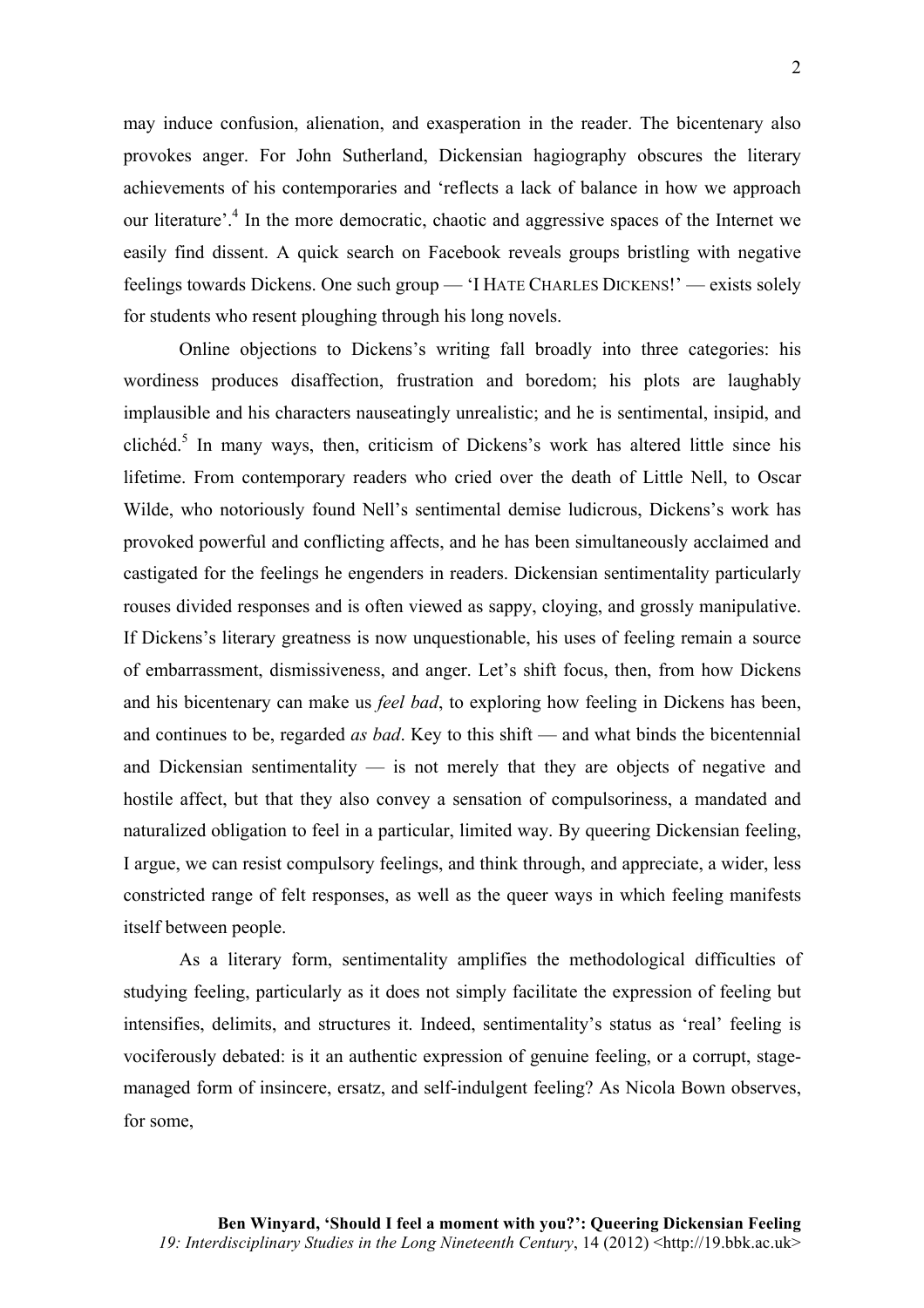[s]entimentality is excessive feeling evoked by unworthy objects; it is falsely idealising; it simplifies and sanitises; it is vulgar; it leads to cynicism; it is feeling on the cheap; it's predictable; it's meretricious. In short, it's an emotional and aesthetic blot on the landscape.<sup>6</sup>

Many scholars, including Bown, defend and reclaim sentimentality as 'real', highlighting its power to make us feel, to sympathetically share emotional worlds and forge a common humanity. As Brian Wilkie declares, sentimentality asks, entices, coaxes, and even coerces us to be affected by its depictions; it is a form of aesthetic and imaginative selfprojection.<sup>7</sup> Indeed, the shared, collective experience of feeling is what often brings us together as a community of Dickens enthusiasts. <sup>8</sup> As Fred Kaplan observes, stimulating readers' feelings was central to Dickens's art as 'a moral force for individual rebirth and for communal health'.<sup>9</sup> Bown similarly highlights the central purpose and promise of Dickensian feeling: 'sentimental emotion works across time, collapsing the distance between reader or viewer, text or object or image, and the past worlds of thought, emotion, people and things.'<sup>10</sup>

Bown's illuminating defence of Dickensian sentimentality is thought-provoking and persuasive. Focusing on Little Nell's death, she locates sentimental catharsis in parental bereavement and elucidates how, through Dickens, '[w]e are involved in the griefs and sorrows' of mourning parents, while our responses 'are a sign of our human involvement with others to whose sufferings we can pay only the tribute of sympathy'.<sup>11</sup> From a queer perspective, though, such an emotion appears rather less universal and coercively binds the 'human' to parental grief. This is not to say, of course, that queer people have not sired, loved, cared for, and grieved over children. Instead, we might consider moments of sentimental feeling that adhere to queer characters, moments, and relationships in Dickens's work which are more tenuous, quirky, and elective: Joe's nursing of Pip; Edith's tenderness towards Florence; David Copperfield's love for Steerforth; and Nicholas's protection of Smike. As Holly Furneaux shows, a Dickensian community of feeling can be a decidedly queer affair.<sup>12</sup> If grief remains the exemplary sentimental feeling most resisted by Dickens's critics for its coerciveness, a queer analysis would not simply affirm positive over negative affect, or foreground a 'happiness' that, as Sara Ahmed shows, conceals a depressing imperativeness; instead, we might consider non-compulsory and awkward yet reparative sentiments in Dickens: recognition, gentleness, nurture, compassion, reconciliation, hope, and liberation.<sup>13</sup>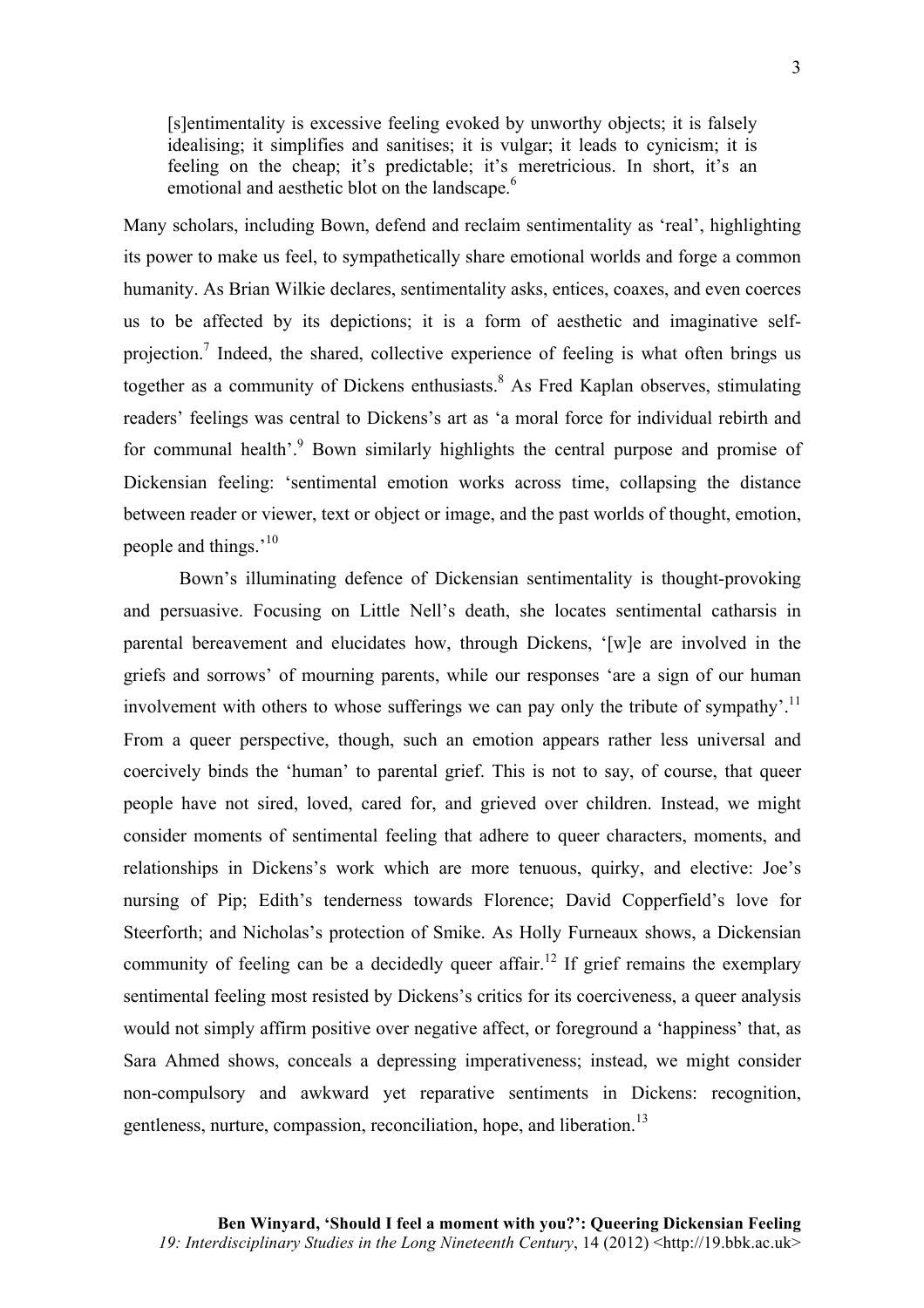Furthermore, a queer approach might think anew about how feeling manifests itself in the spaces *in-between* Dickens's characters, potentially offering a reimagining of human agency and sociality.<sup>14</sup> As Juliet John convincingly expounds:

[Melodrama] demonstrates Dickens's political commitment to externalised aesthetics and to a […] symbolic art of the visual that he associated with cultural inclusivity. The inwardly focussed individual in Dickens's work […] is almost always deviant or at the least morally conflicted. To Dickens, mental and social health depended on directing one's energies away from the self.<sup>15</sup>

What may be most challenging and most queer — awkward, excessive, and counterintuitive — about Dickensian feeling is how it manifests itself between, rather than in, his characters, thus relocating intimacy and social bonds to the spaces between people. John short-circuits tortuous debates about Dickens's 'failed' realism, arguing that he was unconcerned with depth psychology and instead radically questioned 'how we know what we think we know about life beneath or beyond surfaces. The reality of innerness and depths is ultimately never empirically knowable'. Feeling 'never resides "in" people in Dickens; it manifests itself metamorphically through and between people and things'.<sup>16</sup> Thus, a Dickens character is not a multilayered repository of shifting but mature and empirically observable human feelings; rather, it is a medium through which feeling passes. As John puts it, 'Emotions are never residual or unambiguously "essential" in Dickens's work. They are dynamic, manifesting themselves metonymically and "superficially".<sup>17</sup>

John's emphasis on ambiguity, superficiality, excessiveness, and dynamic fluidity certainly lends itself to a queer analysis. I want to further queer her insights by reading them alongside Donald Winnicott's influential idea of the 'transitional space', a space 'between inner and outer world, which is also the space between people' in which intimate relationships and creativity occur<sup>'.18</sup> This is a space that is simultaneously internal and external, symbolic and literal, part and whole — an in-between space, which, Winnicott claimed, underpins our personal and 'cultural life'.<sup>19</sup> The transitional is an exemplary queer space, operating between and across multiple modalities of identity, including gender and sexuality. Queer analyses of Dickensian sentimentality can thus shift away from exploring feeling rooted in the individualized psyche to considering the spaces between psyches in which feeling, attachment, and sociality are manifested. For Michael Snediker, the transitional space offers an alternative, optimistic, and reparative queer trajectory, away from a constraining emphasis on self-shattering, masochism, and death.<sup>20</sup>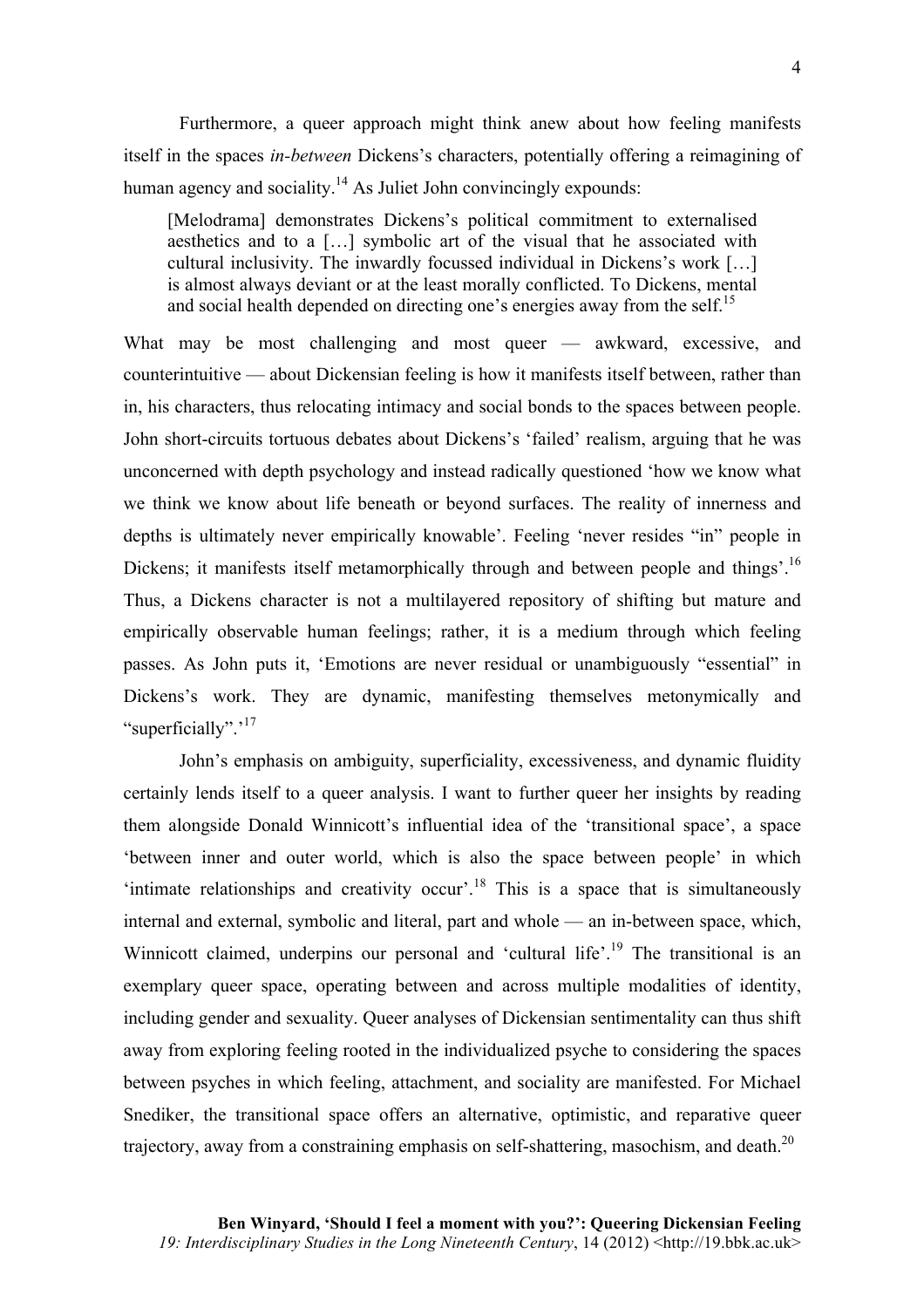While the imperative to be happy and celebratory governs our responses to the Dickens bicentenary — and also shapes the global gay rights movement, with its emphasis on pride — queer theory affords an equal, converse prominence to negative affect. Following Ahmed, Eve Kosofsky Sedgwick, Snediker, and Heather Love, among others, a queer analysis of Dickensian feeling might instead move away from 'universal' (that is, mandatory) affects — whether they are positive or negative — and towards more idiosyncratic, variegated, troublesome, risky, and censored feelings and attachments. $21$ Indeed, if we reorient feeling to the transitional spaces in-between people, self and other, and inner and outer, we begin to appreciate the very queerness of affective life itself: 'the open mesh', as Sedgwick puts it, 'of possibilities, gaps, overlaps, dissonances and resonances, lapses, and excesses of meaning when the constituent elements […] aren't made (or can't be made) to signify monolithically'.<sup>22</sup> Dickensian sentimentality, then, provides an opportunity to reassess the operations of feeling between people, and between texts and readers, and highlights the quintessential queerness of affective life, showing us that while the queer 'is relational, and it is strange', the relational itself is strange — and it is queer. $^{23}$ 

<u> 1989 - Johann Stein, marwolaethau a bh</u>

Like many fortunate Birkbeck scholars, I was introduced to the study of Dickensian feeling by the extraordinary and much-missed Sally Ledger. Great thanks, also, to Holly Furneaux for reading and commenting on an earlier draft and helping me to clarify my thoughts.

<sup>1</sup> *Great Expectations*. Dir. Brian Kirk (BBC, 27–29 December 2011); *The Mystery of Edwin Drood*. Dir. Diarmuid Lawrence (BBC, 10–11 January 2012).

<sup>2</sup> Luke Heighton, 'Revealed: The Dark Side of Charles Dickens', *Sun,* 8 October 2011 <http://www.thesun.co.uk/sol/homepage/features/3860664/Charles-Dickens-dark-secrets-revealed.html> [accessed 27 April 2012].

<sup>&</sup>lt;sup>3</sup> Broadcast on BBC 2, 30 December 2011.

<sup>4</sup> John Sutherland, 'Enough with the Charles Dickens Hero-Worship', *Guardian*, 6 February 2012 <http://www.guardian.co.uk/commentisfree/2012/feb/06/charles-dickens-hero-worship-bicentenary>

<sup>[</sup>accessed 27 April 2012]. Most of the readers' comments strongly disagree with Sutherland, although complaints about Dickens's wordiness are prominent.

 $<sup>5</sup>$  For a wide range of such opinions, see the readers' comments posted after Matthew Davis, 'Did Charles'</sup> Dickens Really Save Poor Children and Clean up the Slums?', *BBC News Magazine*, 7 February 2012 <http://www.bbc.co.uk/news/magazine-16907648> [accessed 27 April 2012].